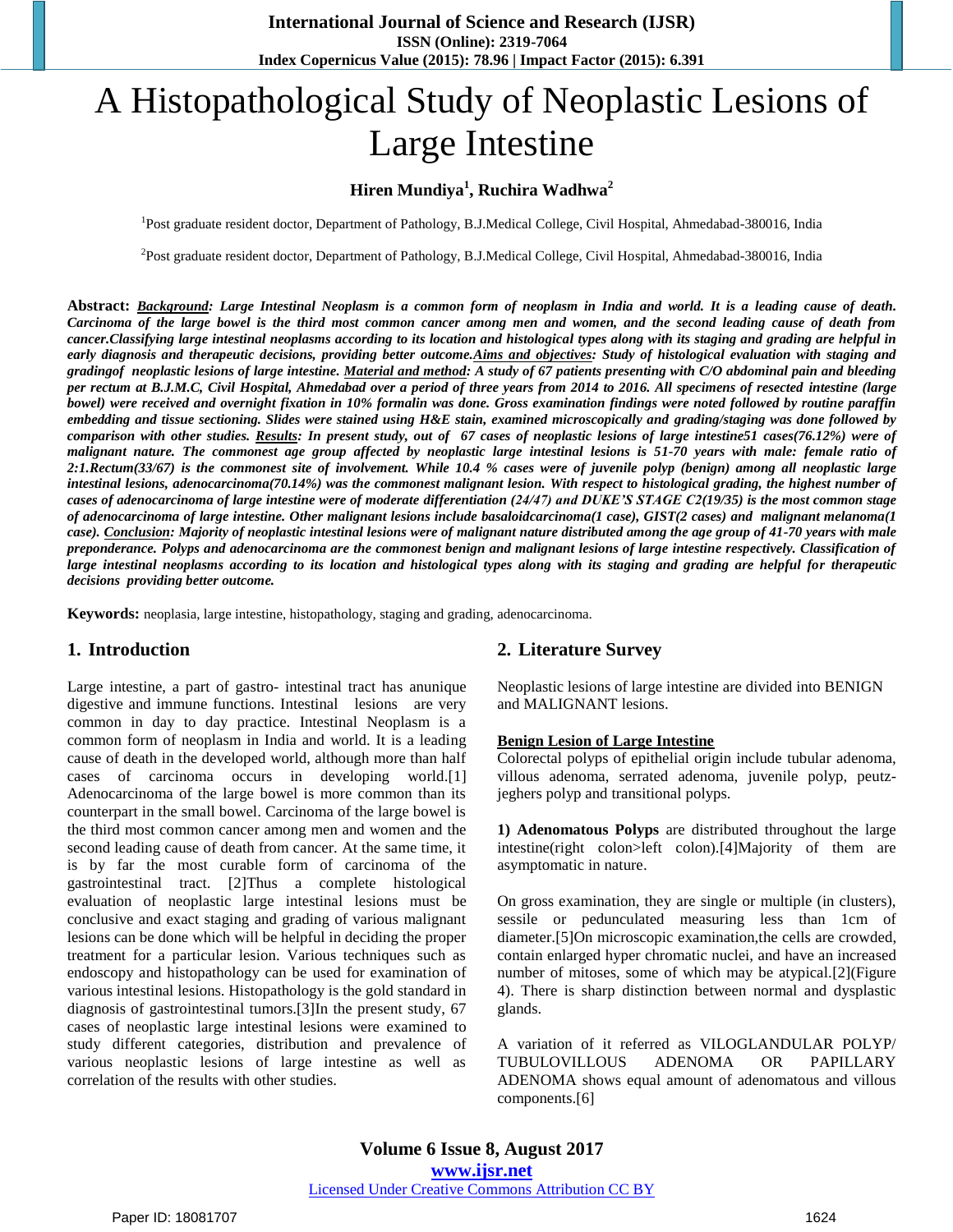ABBERENT CRYPTS(MICROADENOMA) represent enlarged and hyperplastic crypts with foci of dysplasia.[7]The degree of atypia seen in adenomatous polyps can be graded into mild, moderate and severe or as low-grade and high-grade dysplasia(carcinoma in situ).

**2) Villous Adenoma (Villous Papilloma)** presents as a single mass in the rectum or recto-sigmoid of older patients. On microscopic examination, the villous projections ramify through a long, papillary, crown-like growth.[8]

**3) Serrated Adenoma** was traditionally designated as HYPERPLASTIC/ METAPLASTIC POLYP which is characteristically sessile and rarely exceeding 5mm in diameter.[9]On microscopic examination, elongated glands with intraluminal infoldings giving rise to the saw toothed configuration constitute its morphologic signature. Mitotic activity is increased only at the base.[10]T*raditional*, *sessile*, and *filiform* serrated adenoma are regarded as the morphologic expression of a neoplastic route different from that operating in adenomatous polyps but also having the potential to eventuate in malignancies.[11]Specifically, the sessile serrated adenoma type is thought to be a precursor of serrated adenocarcinoma.

**4) Juvenile (Retention) Polyp** is the most frequent colonic polyp seen in children presenting with rectal bleeding; autoamputation is common, the polyp being sloughed off and passed per rectum.[12]On gross examination, single or multiple juvenile polyp has a granular, red surface and a cystic, latticelike appearance on cross section. On microscopic examination, cystically dilated glands filled with mucus, devoid of atypical features, and separated by an inflamed and edematous stroma are seen covered by ulceration and granulation tissue formation.[2]

5**) Peutz-Jeghers Polyp** is seen as a part of the syndrome in which the glands are supported by broad bands of smooth muscle fibers, which are thick in the center of the lesion and thinner on the periphery.[13], [14]

#### **6) Polyposis Syndromes and Various Related Lesions \* Familial Adenomatous Polyposis (FAP)**

It is characterized by presence of multiple (more than 100) small or large, sessile or pedunculated polyps throughout the bowel. Majority of them are caused by mutation in APC gene on chromosome 5q21 followed by small percentage of cases with germline mutation of the base excision repair gene MYH and mutations in KRAS.[15], [16], [17]If left untreated, malignant transformation(100%) takes place.

**Variants of FAP are** Gardner syndrome andTurcot syndrome. **Other polyposis syndromes** includes hereditary flat adenoma syndrome[18], Hyperplastic /serrated polyposis syndrome, Juvenile polyposis[19], Peutz-jeghers syndrome, Cowden syndrome, Cronkhite-canada syndrome.

# **Malignant Transformation of Polyps**

Incidence is very high(100%) in FAP, gardner syndrome and villous adenoma. Not all, but adenomatous polyps can undergo malignant change.

The ADENOMA-CARCINOMA SEQUENCE responsible for malignant transformation of polyps is a series of molecular alterations that include the activational mutation of the *RAS*  oncogene, mutations of the *TP53* gene located on chromosome 17, deletion of the *DCC* ('deleted in *c*olonic *c*arcinoma') gene located on chromosome 18 and possibly mutations of the *MCC*  ('*m*utated in *c*olonic *c*arcinoma') gene located on chromosome 5.

Three distinct stages of the process that can be recognized pathologically and that bear a direct relationship to the therapeutic approach:[20]

**STAGE I**– SEVERE DYSPLASIA / CIS / INTRA MUCOSAL CARCINOMA **STAGE II –** FOCAL CARCINOMA with free stalk. **STAGE II –** FOCAL CARCINOMA with stalk invasion.

## **Malignant Lesions of Large Intestine**

Carcinoma of the large intestine is commonly seen in elderly with mean age of 62 years with equal sex incidence.[2] Environmental and genetic factorsare the cornerstones for the high predisposition for colorectal carcinoma in patients with *FAP*, other forms of polyposis and in those with the hereditary non-polyposis colorectal cancer syndrome (*Lynch syndrome*) and related nonpolyposis associated hereditary conditions.[2]

#### **Hereditary Nonpolyposis Colorectal Cancer Syndrome (***Lynch Syndrome***) and Related Nonpolyposis (Torre–Muir syndrome and familial colorectal carcinoma)**

**HNPCC** is due to germline mutations in one of the genes responsible for repair of DNA mismatches, most commonly *MLH1*, *MSH2*, *MSH6*, and *PMS2*, resulting in high levels of microsatellite instability. The carcinomas most commonly involve the proximal colon.[21]

## **Carcinomas of the Large Bowel**

It may present with rectal bleeding, changes in bowel habits, anemia resulting from chronic blood loss, and vague abdominal pain ultimately leading to intestinal obstruction and perforation. Multiple screening approaches for early detection include performance of appropriately timed endoscopic examinations, Stool examination for occult blood, serum CEA levels etc. A novel and promising screening approach is that of searching for mutations of the *RAS* and *APC* genes in the stools.[22]

## **Gross Examination**

The gross presentation of the lesion can be polypoidal, flat /depressed or invasive/infiltrating/ulcerated. On cross section, grayish white tissue is seen replacing the bowel wall (Figure 1). Highly mucinous tumors have a gelatinous, glaring appearance, and layers of mucus may separate the layers of bowel wall.[23]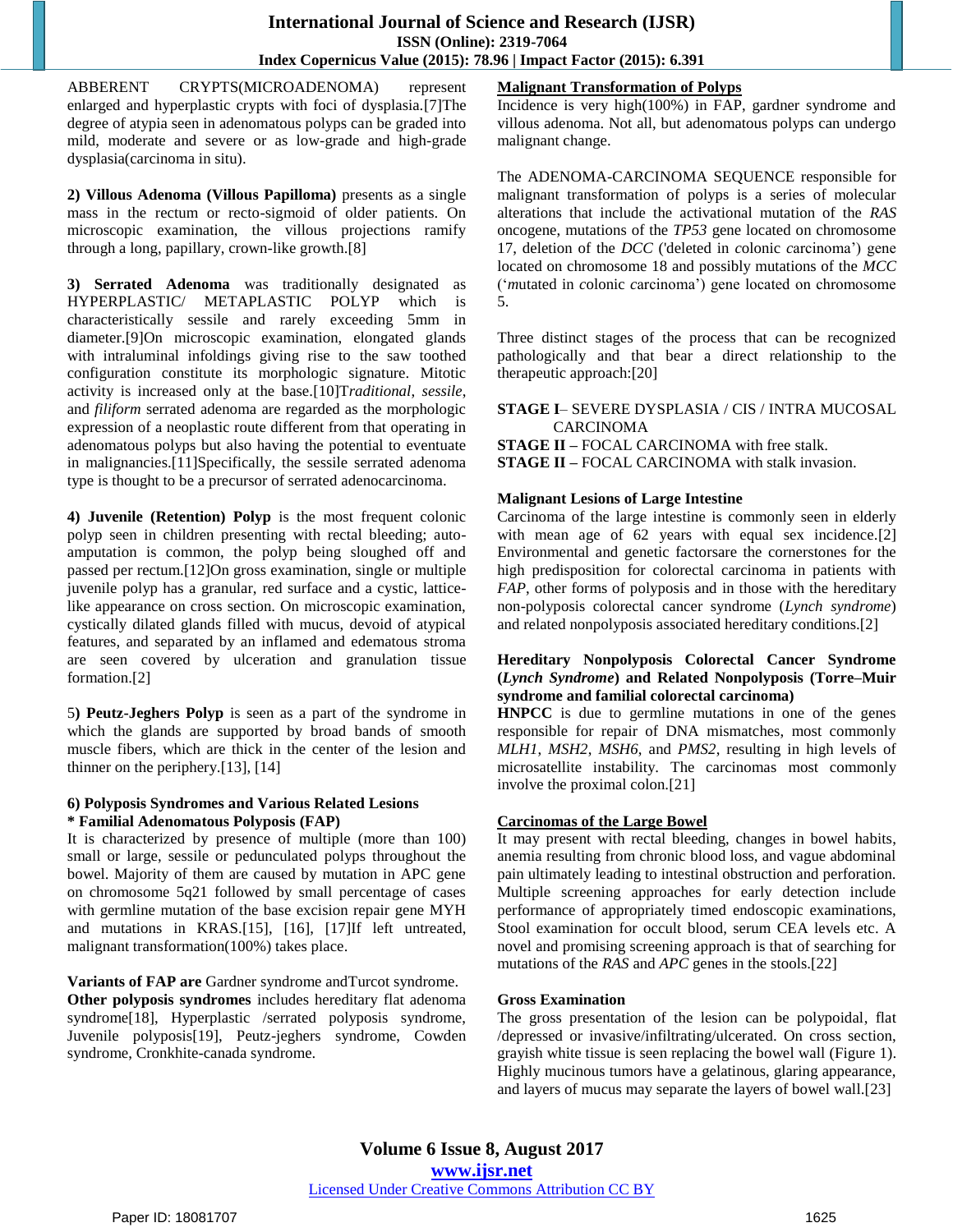#### **Microscopic Examination**

The classical colonic adenocarcinoma of the large bowel is usually well-to-moderately differentiated tumor secreting variable amounts of mucin(Figure 5), (Figure 6). The tumor cells represent a combination of columnar and goblet cells, with occasional participation of (neuro) endocrine cells and the exceptional occurrence of Paneth cells.[24] It elicits an inflammatory and desmoplastic reaction. The tumor may be seen invading all the layers of the bowel and extending into the pericolic fat, permeating perineurial spaces, and invading veins.[25]

Immunohistochemistry and Electron microscopic findings of classical colonic adenocarcinoma shows immunoreactivity for MUC1, MUC3, MUC13, CK20, CEA, tumor associated glycoprotein(TAG-72), CDX2 along with variable expression of calretinin and loss of blood group isoantigens. Ultrastructurally, a constant feature of colorectal carcinoma is the presence of prominent collections of microfilaments running perpendicular to the cell membrane and entering the brush border.[26]

OTHER MICROSCOPIC TYPES includes Mucinous carcinoma (Figure 6), Micropapillary carcinoma, Medullary(solid/undifferentiated) carcinoma, Clear cell carcinoma, Signet ring carcinoma, Serrated adenocarcinoma, Squamous differentiation, Basaloid carcinoma (Figure 8), Hepatoid carcinoma, Anaplastic/sarcomatoid carcinoma, Glassy cell carcinoma and Neuroendocrine differentiation.[2]

## **Staging and Grading**

## **Histological Grading[27]**

Grade I - well differentiated carcinoma Grade II - moderately differentiated carcinoma Grade III **-** poorly differentiated carcinoma

## **Duke's Staging [28]**

**TYPE A -** Carcinoma limited to the rectal wall with no extension to lymph nodes or adjacent tissues.

**TYPE B -** Carcinoma spread by direct continuity to the surrounding tissues but does not involve the lymph nodes.

**TYPE C –** Carcinoma presented, in addition to direct penetration of the wall, metastases in regional lymph nodes.

#### **Astler – Coller Staging (modified duke's staging)[29]**

**STAGE A**- Cancer is limited to the muscular mucosa and submucosa.

#### **STAGE B-**

B1- Cancer extends into but not through the muscular mucosa.

B2- Cancer extends through the muscle but does not involve lymphnodes.

## **STAGE C**-

**C1-** Cancer is contained within the confines of the bowel wall and involves lymphnodes.

**C2-** Cancer extends through the bowell wall and involves lymphnodes

**Stage D-** Cancer has metastasized.

TNM STAGING has not been included in the present study.[30]

#### **Prognosis**

The 5-year crude survival rate after curative resection for colorectal carcinoma ranges between 40% and 60%. Among various prognostically important parameters, the most important ones are age sex, tumor stage, microscopic type and grading.

#### **Carcinoid Tumor**

Well differentiated neuroendocrine tumors, most commonly located at the colorectal portion are tend to be large, extend deeply through the wall of the bowel and involve the regional lymphnodes.[31]On gross examination, it may appear as a flat and slightly depressed plaque or as a polypoid lesion with acquisition of the yellow color after formalin fixation.[32]Microscopic features are similar to the small bowel/appendicular carcinoid in association with crypt cell proliferative micronests and a minor tubular and/or acinar component with mucin production. These tumors are consistently argyrophil but usually not argentaffin positive.[33]On IHC, they are positive for pan endocrine markers, variety of polypeptide hormones, peptides of the glucagon-glycentin and of the PP-PYY families while negativity for CDX2 and TTF-1 is the rule.

## **Malignant Lymphoma Of Large Intestine**

Lymphoid polyps of benign nature are designated as *lymphoid hyperplasia*, *pseudolymphoma*, and 're*ctal tonsil*'. They appear as soft, superficial polyps usually covered by an intact, gray, smooth mucosa.On microscopic examination, they are made up of lymphoid tissue with follicle formation, a lobular pattern, and germinal centers.[34]

Colorectal malignant lymphomas are nearly always of non-Hodgkin type which arethought to belong to the mucosaassociated lymphoid tissue (MALT)-type category. They often show evidence of plasmacytic differentiation followed by mantle cell lymphoma, anaplastic large cell lymphoma, angioimmunoblastic T-cell lymphoma, and Hodgkin lymphoma.[35]

#### **Gastrointestinal Stromal Tumors (Gist) And Smooth Muscle Tumors**

GISTs are the most common mesenchymal tumors of small intestine followed by leiomyoma and leiomyosarcoma. On macroscopic examination, they range from small, mural nodules to large exophytic, pedunculated masses (Figure 2). GISTs can be roughly divided into four major categories on the basis of their phenotypic features: 1) tumor showing differentiation toward smooth muscle cells, 2) tumor showing differentiation toward neural type elements, 3) tumor showing double differentiation toward smooth muscle cells and neural type elements, 4) tumors lacking differentiation toward either cell type[2](Figure 7). CD117 positivity is the rule with mutations of KIT OR PDGFR (in contrast to leiomyoma and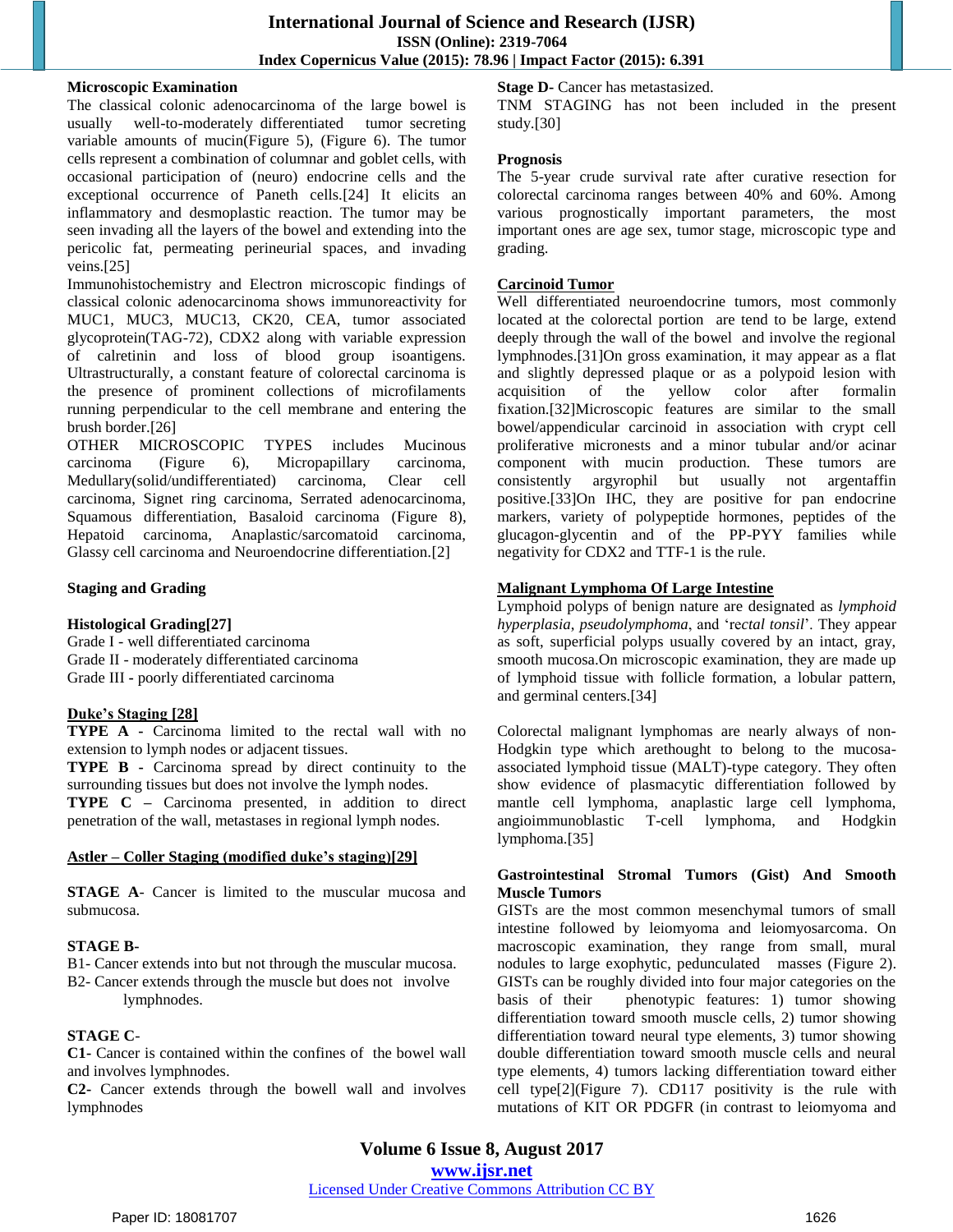leiomyosarcoma in which smooth muscle markers are positive with CD117 negativity).[36]

#### **Methods/approach:**

A study of 67 patients presenting with C/O abdominal pain and bleeding per rectum at B.J.Medical college, Civil Hospital, Ahmedabad over a period of three years from 2014 to 2016. All specimens of resected intestine (large bowel) were received and over-night fixation in 10% formalin was done. Gross examination findings were noted followed by routine paraffin embedding and tissue sectioning. Slides were stained using H&E stain, examined microscopically and staging was done followed by comparison with other studies.

## **Results/ discussion**

A retrospective study of 67 cases was undertaken and following observations and results were noted.

**Table 1:** Distribution of Large Intestinal Lesion According to

| 'ype                                                   |           |  |       |  |
|--------------------------------------------------------|-----------|--|-------|--|
| No. of cases<br>Large intestinal lesions<br>Percentage |           |  |       |  |
|                                                        | Benign    |  | 23.88 |  |
| Neoplastic                                             | Malignant |  | 76.12 |  |
| Total                                                  |           |  |       |  |

Majority of neoplastic large intestinal lesions were of malignant nature (76.12%) followed by the benign lesions accounting for 23.88% of total neoplastic large intestinal lesions.

**Table 2:** Comparision of Various Categories of Large Intestinal Lesion

|              | Present study | ShilpaUplaonkar et al.[37] |  |
|--------------|---------------|----------------------------|--|
| Category     | $\%$          |                            |  |
| Benign       | 23.88         | 12.90                      |  |
| Malignant    | 76.12         | 87.10                      |  |
| $Total(\% )$ | 100           | 100                        |  |

Inflammatory lesions in nonneoplastic category and malignant lesions in neoplastic category were leading cause of various lesions of large intestine. Similar results had been obtained in the study by shilpauplaonkar et al.[37]

**Table 3:** Age Wise Distribution Of Large Intestinal Lesions



Highest number of neoplastic large intestinal lesions were distributed among the age group of 41-70 years.



**Chart 1:** SEX incidence of the cases of SCT showing malepreponderence.

**Table 4:** Comparison of Male:Female Ratio Of Neoplastic Large Intestinal Lesions

|            |           | Present | ShilpaUplaonk RiteshSulega |               |
|------------|-----------|---------|----------------------------|---------------|
|            |           | study   | ar et al. $[37]$           | on et al.[38] |
|            | Benign    | 2:1     | 5:1                        | 2:1           |
| Neoplastic | Malignant | 2:1     | 2:1                        | 1.1           |

Male:female ratio showed male preponderance in benignas well asmalignant lesions of large intestine in the present study correlated with the results of other studies mentioned above.

**Table 5:** Site Wise Distribution of Large Intestinal Lesions

| Site   | No. of cases | Percentage |
|--------|--------------|------------|
| Caecum |              | 7.47       |
| Colon  | О            | 43.28      |
| Rectum |              | 19.25      |
| Total  |              |            |

Large intestinal lesions involved rectum (49.25 %), colon (43.28 %) and caecum (7.47 %) in a descending order.

**Table 6:** Comparison of Site Wise Distribution of Large Intestinal Malignant Lesions

| Site                        | Caecum $(\%)$ Colon $(\%)$ |       | Rectum $(\%)$ |
|-----------------------------|----------------------------|-------|---------------|
| Present study               | 7.47                       | 43.28 | 49.25         |
| Dr M Lavanya <sup>[3]</sup> |                            | 10    | 80            |
| Eisenberg et al.[39]        |                            | 72.2  | 27.8          |
| Priyanksharma et al. [40]   | 1.12                       | 73    | 25.84         |
| Abdulkareem et al.[41]      | 36.9                       |       |               |

The anatomical site commonly involved was colo-rectum constituting 92.53% of all neoplastic large intestinal malignant lesion which was in conformity with studies by Eisenberg et al.[39], dr M Lavanya[3]and priyanksharma et al.[40] while study by abdulkareem et al.[41] showed predominant site of colorectal carcinoma being the colon.

**Table 7:** Distribution of Neoplastic Large Intestinal Lesions According to Histopathological Diagnosis

| <b>Histological diagnosis</b> | No of cases<br>Percentage |       |  |  |  |
|-------------------------------|---------------------------|-------|--|--|--|
|                               |                           |       |  |  |  |
|                               | <b>Benign lesion</b>      |       |  |  |  |
| Fibroepithelial Polyp         | 3                         | 4.47  |  |  |  |
| <b>Adenomatous Polyp</b>      |                           | 5.97  |  |  |  |
| Tubulovillous Adenoma         |                           | 1.5   |  |  |  |
| Juvenile polyp                |                           | 10.4  |  |  |  |
| FAP*                          |                           | 1.5   |  |  |  |
|                               | <b>Malignant lesions</b>  |       |  |  |  |
| <b>Adenocarcinoma</b>         | 47                        | 70.14 |  |  |  |
| <b>Basaloid Carcinoma</b>     |                           | 1.5   |  |  |  |
| <b>GIST</b>                   | 2                         | 2.98  |  |  |  |
| Malignant Melanoma            |                           | 1.5   |  |  |  |
| <b>Total</b>                  | 67                        | 100   |  |  |  |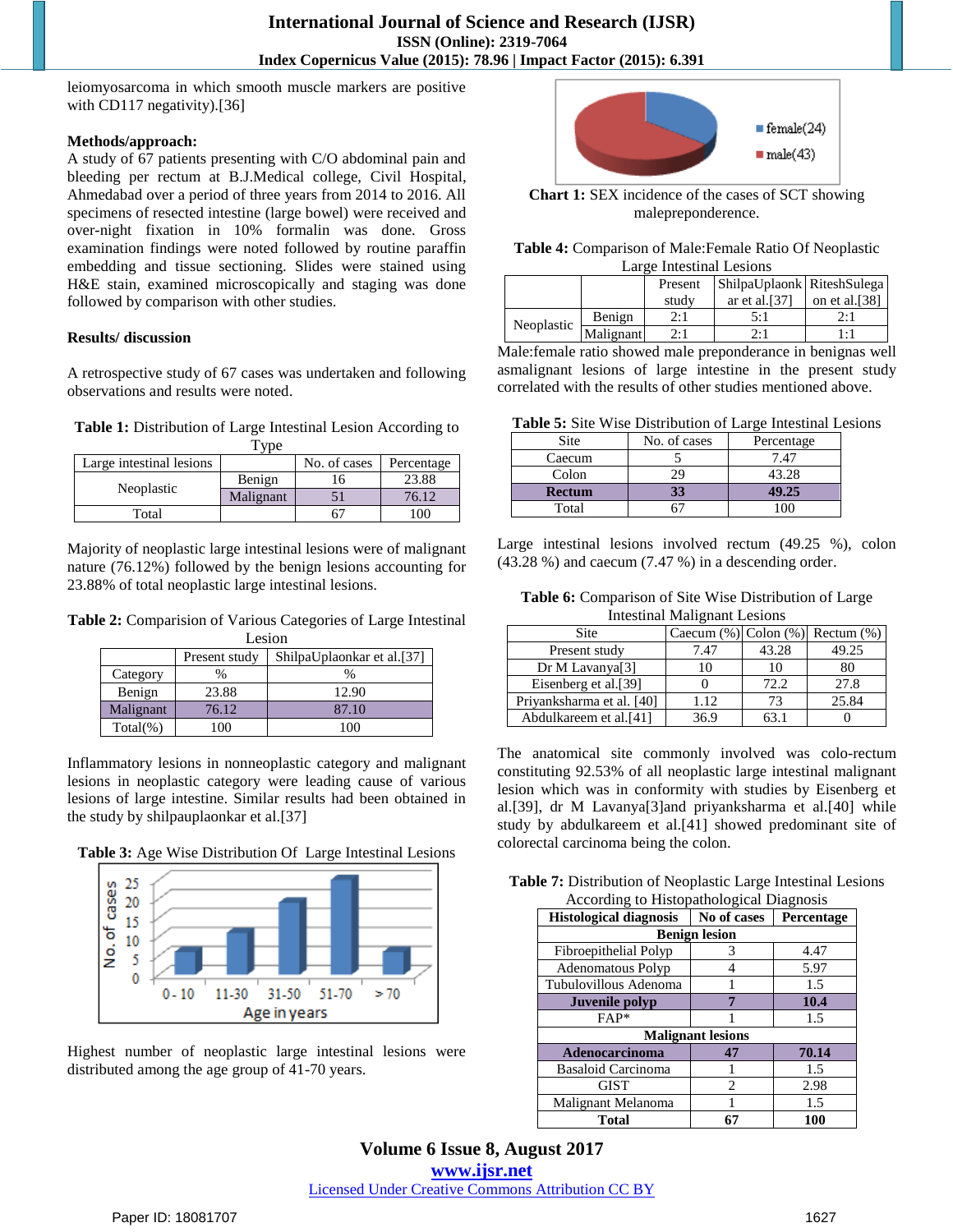Out of all neoplastic large intestinal lesions, juvenile polyp (10.04 %) was the most common benign neoplasm and adenocarcinoma (70.14 %) was the most common malignant neoplasm. In the present study, all cases of JUVENILE POLYP were reported in RECTUM which is comparable with studies by RiteshSulegaon et al.[38], Roth SI et al.[12] and Robert Franklin et al.[42] In the present study, 10.4 % cases were of juvenile polyp among all neoplastic large intestinal lesions with the mean age of presentation was 5.5years. ShilpaUplaonkar et al.[37] and RiteshSulegaon et al.[38] stated 11.21% and 13.33% cases of juvenile polyps respectively as well as 5.2 years mean age of presentation which was comparable to the present study .

**Table 8:** Comparison of Distribution of Malignant Lesions of Large Intestine According to Histopathological Diagnosis

|                    | Present | K.S.Gamit et | <b>BIR</b> hospital |
|--------------------|---------|--------------|---------------------|
|                    | study   | al. $[43]$   | study[44]           |
| Diagnosis          | %       | $\%$         | $\%$                |
| Adenocarcinoma     | 92.15   | 96.97        | 90.41               |
| Basaloidcarcinoma  | 1.96    |              |                     |
| <b>GIST</b>        | 3.93    |              | 4.11                |
| NHL                |         | 3.03         | 5.48                |
| Malignant melanoma | 1.96    |              |                     |

Among various malignant lesions of large intestine, adenocarcinoma (92.15%) was the commonest histological diagnosis which was in conformity with 96.97% and 90.41% cases of adenocarcinoma of large intestine in studies done by K.S.Gamit et al.[43] and BIR hospital study[44] respectively. In the present study, 2 cases of GIST as well as cases of basaloid carcinoma and NHL one of each were also noted.

**Table 9:** Distribution of Adenocarcinoma of Large Intestine According to Histopathological Types

| Histological types         | No of cases | Percentage |
|----------------------------|-------------|------------|
| Adenocarcinoma             |             | 80.89      |
| Mucinous adenocarcinoma    |             | 4.26       |
| Signet ring adenocarcinoma |             | 12.76      |
| Medullary adenocarcinoma   |             |            |

In the present study,adenocarcinoma constituted the highest number of cases (80.89%) amongst various histological types of adenocarcinoma of large intestine.

**Table 10:** Distribution of Adenocarcinoma of Large Intestine with Respect to Histological Grade

| Grade | Histological grade                 |       | No. Of Percentage |
|-------|------------------------------------|-------|-------------------|
|       |                                    | Cases |                   |
|       | Well differentiated Adenocarcinoma | 10    | 21.28             |
| П     | Moderately differentiated          | 24    | 51.12             |
|       | adenocarcinoma                     |       |                   |
| Ш     | Poorly Differentiated              | 13    | 27.60             |
|       | Adenocarcinoma                     |       |                   |
|       | Total                              |       | 100               |

Moderately Differentiated Adenocarcinoma (51.1%) constituted approximately half the burden of adenocarcinoma of large intestine followed by Poorly Differentiated Adenocarcinoma (27.60%).

**Table 11:** Comparison of Adenocarcinoma of Large Intestine According to Histological Grade

|       | recording to History Red Orade |                |            |                              |
|-------|--------------------------------|----------------|------------|------------------------------|
| Grade | Present                        | Riteshsulegaon |            | Caliskan et Shefali h. Karve |
|       | $study(\% )$                   | et al. $[38]$  | al. $[45]$ | et al. $[28]$                |
|       | 21.28                          | 18.03          | 13.16      | 35.3                         |
| П     | 51.12                          | 57.37          | 56.02      | 36.8                         |
| Ш     | 27.60                          | 24.6           | 30.82      | 27.9                         |

In the present study, 51.12% cases of adenocarcinoma were of grade II. In other studies by Riteshsulegaon et al[38], Caliskan et al.[45] and Shefali H. Karve et al.[28], grade II adenocarcinoma was seen in maximum number of cases i.e. 57.37%, 56.02% and 36.8% respectively.

| <b>Table 12:</b> Distribution Of Adenocarcinoma Of Large Intestine |
|--------------------------------------------------------------------|
| According To Modified Duke Staging                                 |

| ⊸<br>----      |             |            |  |  |
|----------------|-------------|------------|--|--|
| <b>Stage</b>   | No of Cases | Percentage |  |  |
|                |             |            |  |  |
| B1             |             | 2.8        |  |  |
| <b>B2</b>      |             | 40         |  |  |
| C1             |             | 2.8        |  |  |
| C <sub>2</sub> |             | 54.4       |  |  |
|                |             |            |  |  |
| <b>TOTAL</b>   | 35          | 100        |  |  |

The highest number of cases of adenocarcinoma of large intestine were DUKE'S stage C2 (54.4%).

| <b>Table 13:</b> Distribution Of Adenocarcinoma Of Large Intestine |
|--------------------------------------------------------------------|
| According To Modified Duke's Staging                               |

| According To Modified Duke 8 Blagfing |           |                   |                   |  |  |  |  |  |  |  |
|---------------------------------------|-----------|-------------------|-------------------|--|--|--|--|--|--|--|
| Stage                                 | Present   | Vernon b.         | Safa M. M. Al-    |  |  |  |  |  |  |  |
|                                       | study (%) | astler et al.[29] | Obaidi et al.[46] |  |  |  |  |  |  |  |
| Α                                     |           | 0.28              | 4.2               |  |  |  |  |  |  |  |
| B1                                    | 2.8       | 13.64             | 14.3              |  |  |  |  |  |  |  |
| B <sub>2</sub>                        | 40        | 46.59             | 17.1              |  |  |  |  |  |  |  |
| C <sub>1</sub>                        | 2.8       | 3.98              | 23                |  |  |  |  |  |  |  |
| C <sub>2</sub>                        | 54.4      | 35.51             | 20                |  |  |  |  |  |  |  |
| D                                     |           |                   | 21.4              |  |  |  |  |  |  |  |

In the present study, the highest number of cases of adenocarcinoma of large intestine were of DUKE'S stage C2 (54.4%). This distribution showed wide variations with different studies as shown in table 13.

**Table 14:** Comparison Of Age And Sex Wise Incidence of Various Malignant Lesions Of Large Intestine

| <b>Present study:</b>   |                    |    |                |          |     |   |                                  |          |                       |          |       |  |  |
|-------------------------|--------------------|----|----------------|----------|-----|---|----------------------------------|----------|-----------------------|----------|-------|--|--|
| Age<br>Group<br>(Years) | Adeno<br>Carcinoma |    | <b>GIST</b>    |          | NHL |   | <b>Basaloid</b><br>Carcino<br>ma |          | Malignant<br>Melanoma |          | Total |  |  |
|                         | M                  | F  | М              | F        | M   | F | M                                | F        | M                     | F        |       |  |  |
| $0-15$                  |                    | 0  | 0              | $\theta$ | 0   | 0 | $\Omega$                         | 0        | 0                     | $\theta$ |       |  |  |
| 16-30                   | 3                  | 1  | 0              | $\Omega$ | 0   | 0 | $\theta$                         |          | 0                     |          | 5     |  |  |
| $31 - 45$               | 7                  | 3  |                | $\theta$ | 0   | 0 | $\Omega$                         | 0        | 0                     | 0        | 11    |  |  |
| $46 - 60$               | 10                 | 4  |                | $\theta$ | 0   | 0 | $\Omega$                         | $\Omega$ | $\Omega$              | $\theta$ | 15    |  |  |
| 61-75                   | 10                 | 7  | 0              | $\theta$ | 0   | 0 | $\Omega$                         | $\Omega$ | $\Omega$              | $\theta$ | 17    |  |  |
| >75                     | 1                  | 0  | 0              | $\theta$ | 0   | 0 | $\theta$                         | $\theta$ | 0                     | 0        |       |  |  |
| Total                   | 32                 | 15 | $\overline{c}$ | 0        | 0   | 0 | 0                                |          | 0                     |          | 51    |  |  |

M- male, F- female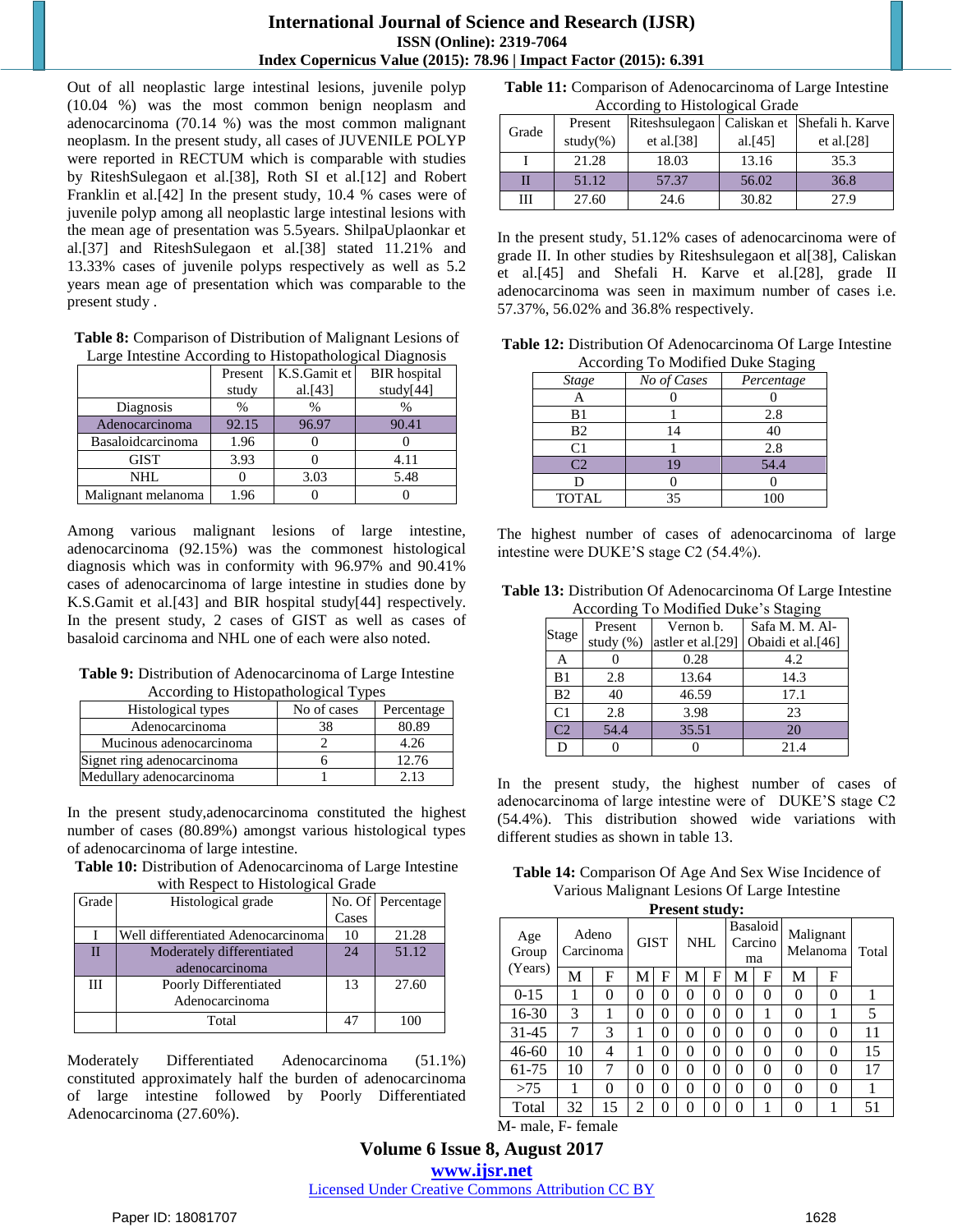# **International Journal of Science and Research (IJSR) ISSN (Online): 2319-7064 Index Copernicus Value (2015): 78.96 | Impact Factor (2015): 6.391**

#### **BIR hospital study [44]**

| Age<br>group | Adeno<br>Carcinoma |                | <b>GIST</b> |          | NHL            |   |          |          | basaloid Malignant<br>carcinoma melanoma l |          | Total |
|--------------|--------------------|----------------|-------------|----------|----------------|---|----------|----------|--------------------------------------------|----------|-------|
| (years)      | М                  | F              | М           | F        | М              | F | М        | F        | M                                          | F        |       |
| $0 - 15$     |                    | 0              | 0           | 0        |                | 0 | 0        | $\theta$ | 0                                          | 0        | 2     |
| 16-30        |                    | 3              |             | 0        |                | 0 | 0        | $\theta$ | 0                                          | $\theta$ | 6     |
| $31 - 45$    | 6                  | 3              | 0           | $\theta$ | $\overline{c}$ | 0 | 0        | $\theta$ | $\Omega$                                   | $\theta$ | 11    |
| $46 - 60$    | 15                 | 14             | 0           | 0        | 0              | 0 | 0        | 0        | $\theta$                                   | $\theta$ | 29    |
| 61-75        | 16                 | $\overline{2}$ |             | $\theta$ | 0              | 0 | 0        | 0        | $\theta$                                   | $\theta$ | 19    |
| >75          | 4                  |                |             | $\theta$ | 0              | 0 | $\Omega$ | 0        | 0                                          | $\theta$ | 6     |
| Total        | 43                 | 23             | 3           | $\theta$ | 4              | 0 |          |          | 0                                          | 0        | 73    |

#### **K.S.Gamit et al.[43]**

| Age       |          | Adeno                       | <b>GIST</b> |          | <b>NHL</b> |          | basaloid |          | Malignant                |          |          |
|-----------|----------|-----------------------------|-------------|----------|------------|----------|----------|----------|--------------------------|----------|----------|
| group     |          | Carcinoma                   |             |          |            |          |          |          | carcinoma melanoma Total |          |          |
| (years)   | М        | F                           | M           | F        | М          | F        | M        | F        | Μ                        | F        |          |
| $0 - 15$  | $\theta$ | $\Omega$                    | 0           | $\Omega$ | 0          | $\Omega$ | $\Omega$ | $\theta$ | $\Omega$                 | $\Omega$ | $\Omega$ |
| 16-30     | $\theta$ | 3                           | 0           | $\theta$ | 0          | $\theta$ | $\theta$ | $\theta$ | $\theta$                 | $\theta$ | 3        |
| 31-45     | 4        | 5                           | 0           | $\theta$ | 0          | $\Omega$ | $\theta$ | $\theta$ | $\Omega$                 | $\theta$ | 9        |
| $46 - 60$ | 9        | 4                           | $\Omega$    | $\Omega$ |            | $\Omega$ | $\Omega$ | $\theta$ | $\Omega$                 | $\Omega$ | 14       |
| 61-75     | 5        | $\mathcal{D}_{\mathcal{L}}$ | $\Omega$    | $\Omega$ | 0          | $\Omega$ | $\theta$ | $\theta$ | $\Omega$                 | $\Omega$ | 7        |
| >75       | $\theta$ | $\Omega$                    | 0           | $\Omega$ | 0          | $\Omega$ | $\Omega$ | $\theta$ | $\Omega$                 | $\Omega$ | $\Omega$ |
| Total     | 18       | 14                          | 0           | $\Omega$ |            | $\Omega$ | $\Omega$ | $\Omega$ | $\Omega$                 | $\Omega$ | 33       |

In the present study , Adenocarcinoma was the most common malignancy of large intestine with maximum no. of cases(32) in age group 46-75 years with a male preponderance (male:female= 2.13:1). Also there were 2 cases of GIST and one case of basaloid carcinoma and one case of malignant melanoma. BIR hospital study[44] reported 66 cases of Adenocarcinoma (age group 46-75 years), 3 cases of GIST and 4 cases of NHL. Another study by K.S Gamit et al.[43]showed 32 cases of Adenocarcinoma (age group 46-75 years) and 1 case of NHL. Thus results obtained in present study were comparable with other studies mentioned above.

# **Conclusion**

Neoplastic lesions of large intestine are very common in practice nowadays. Majority of neoplastic intestinal lesions were of malignant nature distributed among the age group of 41-70 years with male preponderance. Polyps and adenocarcinoma are the commonest benign and malignant lesions of large intestine respectively. Classification of large intestinal neoplasms according to its location and histological types are useful for deciding further treatment of the patient. Histological grading and modified DUKE'S staging are very important for therapeutic decisions providing better outcome and good prognosis. Ancillary techniques are the future of the diagnostic workup and therapeutic sensitivity of the neoplastic lesions.

# **Figures**



**Figure 4:** Gross photograph of GIST of large intestine showing well defined whitish nodular growth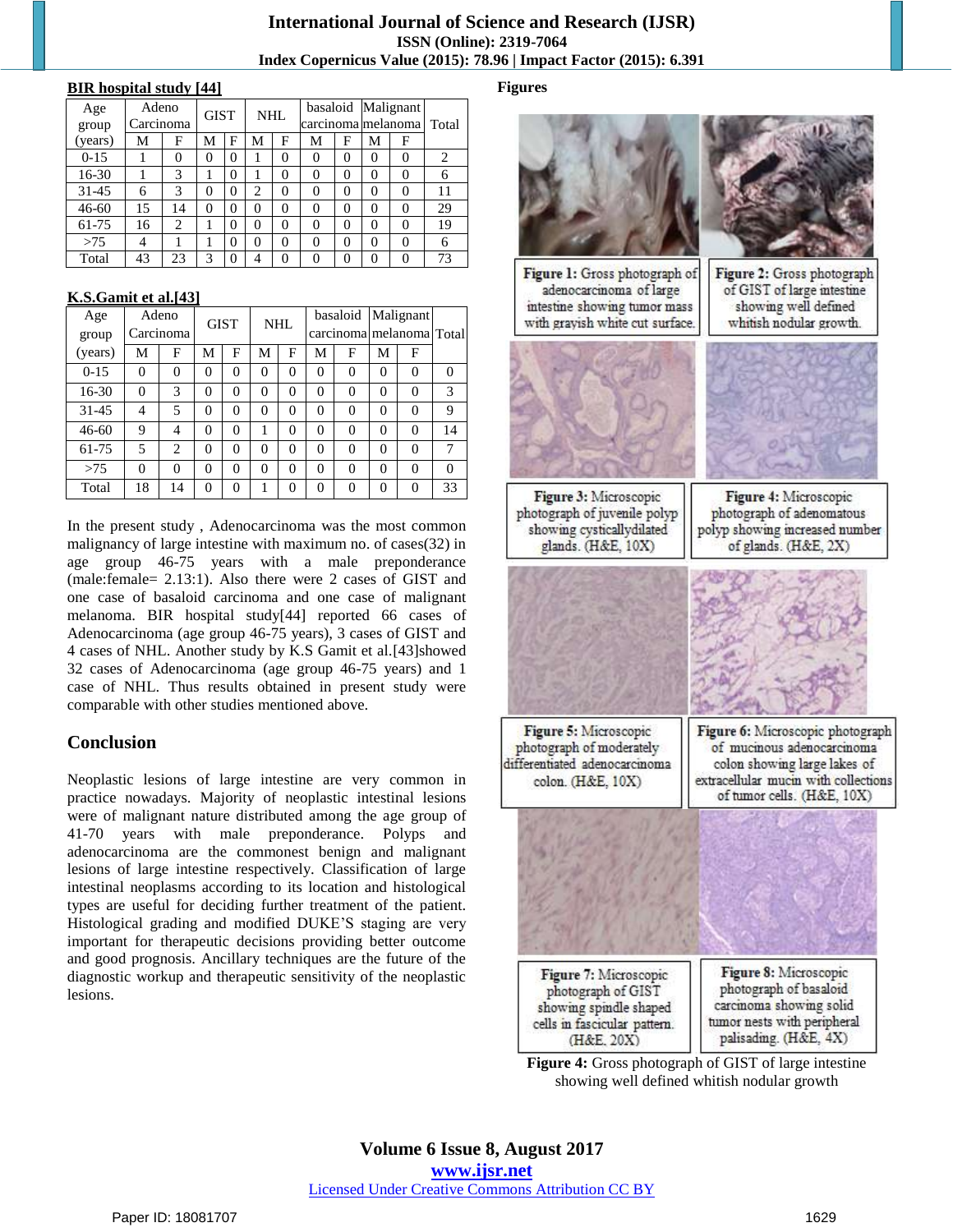# **References**

- [1] Turner J R, The Gastrointestinal Tract. Chapter 17: Robbins and Cotran Pathologic Basis of Disease; Eighth edition. Elsevier; 2010. pg 749-820
- [2] Rosai and Ackermann surgical pathology 10th ed Juan Rosai; chapter 11; pg 673-816
- [3] Dr M Lavanya187; histopathological study of tumors of stomach and intestine; mysore medical college and research institute, april 2010
- [4] Williams AR, Balasooriya BAW, Day DW: Polyps and cancer of the large bowel. A necropsy study in Liverpool. *Gut* 1982; 23:835-842.
- [5] TJ, Schweder T: Clustering of adenomas in the large intestine. *Gut* 1984; 25:1262-1267.
- [6] Reissenweber N, Gualco G, Zrdao G, Velazquez S, Kliche I, Fosman E, Almeida E: The interrelationship between tubular and papillary sectors of tubulo-villous colorectal adenomas: comparative morphometric analysis and evaluation of cell proliferation. *Hum Pathol*1998; 29:431- 437.
- [7] Di Gregorio C, Losi L, Fante R, Modica S, Ghidoni M, Pedroni M, Tamassia MG, Gafa L, Ponz De Leon M, Roncucci L: Histology of aberrant crypt foci in the human colon. *Histopathology* 1997; 30:328-334.
- [8] Isaacson P, LeVann HP: The demonstration of carcinoembryonic antigen in colorectal carcinoma and colonic polyps using an immunoperoxidase technique. *Cancer* 1976; 38:1348-1356
- [9] Estrada RG, Spjut HJ: Hyperplastic polyps of the large bowel. *Am J SurgPathol*1980; 4:127-133.
- [10]Wiebecke B, Brandts A, Eder M: Epithelial proliferation and morphogenesis of hyperplastic adenomatous and villous polyps of the human colon. *Virchows Arch [A]*  1974; 364:35-49.
- [11]Noffsinger AE: Serrated polyps and colorectal cancer: new pathway to malignancy. *Annu Rev Pathol*2009; 4:343-364
- [12]Roth SI, Helwig EB: Juvenile polyps of the colon and rectum. *Cancer* 1963; 16:468-479.
- [13]Fulcheri E, Baracchini P, Pagani A, Lapertosa G, Bussolati G: Significance of the smooth muscle cell component in Peutz–Jeghers and juvenile polyps. *Hum Pathol*1991; 22:1136-1140.
- [14]Burkart AL, Sheridan T, Lewin M, Fenton H, Ali NJ, Montgomery E: Do sporadic Peutz–Jeghers polyps exist? Experience of a large teaching hospital. *Am J SurgPathol*2007; 31:1209-1214.
- [15]Bodmer WF, Bailey CJ, Bodmer J, Bussey HJR, Ellis A, Gorman P, Lucibello FC, Murday VA, Rider SH, Scambler P, Sheer D, Solomon E, Spurr NK: Localization of the gene for familial adenomatous polyposis on chromosome 5. *Nature* 1987; 328:614-616
- [16]Sieber OM, Lipton L, Crabtree M, Heinimann K, Fidalgo P, Phillips RKS, Bisgaard ML, Orntoft TF, Aaltonen LA, Hodgson SV, Thomas HJW, Tomlinson IPM: Multiple colorectal adenomas, classic adenomatous polyposis, and germ-line mutations in MYH. *N Engl J Med* 2003; 348:791-799.
- [17]Boughdady IS, Kinsella AR, Haboubi NY, Schofield PF: K-ras gene mutation in colorectal adenomas and carcinomas from familial adenomatous polyposis patients. *SurgOncol*1992; 1:269-274
- [18]Lynch HT, Smyrk TC, Watson P, Lanspa SJ, Lynch PM, Jenkins JX, Rouse J, Cavalieri J, Howard L, Lynch J: Hereditary flat adenoma syndrome. A variant of familial adenomatous polyposis?.*Dis Colon Rectum* 1992; 35:411- 421.
- [19]Veale AMO, McColl I, Bussey HJR, Morson BC: Juvenile polyposis coli. *J Med Genet* 1969; 3:5-16.
- [20] Cooper HS, Deppisch LM, Kahn EI, Lev R, Manley PN, Pascal RR, Qizilbash AH, Rickert RR, Silverman JF, Wirman JA: Pathology of the malignant colorectal polyp. *Hum Pathol*1998; 29:15-26.
- [21]Lynch HT, Kimberling W, Albano WA, Lynch JF, Biscone K, Schuelke GS, Sandberg AA, Lipkin M, Deschner EE, Mikol YB, Elston RC, Bailey- Wilson JE, Danes BS: Hereditary nonpolyposis colorectal cancer (Lynch syndromes I and II). Part I. Clinical description of resource. *Cancer* 1985; 56:934-938.
- [22]Sidransky D, Tokino T, Hamilton SR, Kinzler KW, Levin B, Frost P, Vogelstein B: Identification of ras oncogene mutations in the stool of patients with curable colorectal tumors. *Science* 1992; 256:102-105.
- [23]George SM, Makinen MJ, Jernvall P, Makela J, Vihko P, Karttunen TJ: Classification of advanced colorectal carcinomas by tumor edge morphology: evidence for different pathogenesis and significance of polypoid and nonpolypoidtumors. *Cancer* 2000; 89:1901-1909.
- [24] Shousha S: Paneth cell-rich papillary adenocarcinoma and a mucoid adenocarcinoma occurring synchronously in colon. A light and electron microscopic study. *Histopathology* 1979; 3:489-501.
- [25]Bellis D, Marci V, Monga G: Light microscopic and immunohistochemical evaluation of vascular neural invasion in colorectal cancer. *Pathol Res Pract*1993; 189:443-447.
- [26]Hickey WF, Seiler MW: Ultrastructural markers of colonic adenocarcinoma. *Cancer* 1981; 47:140-145.
- [27]Jass JR, Atkin WS, Cuzick J, Bussey HJR, Morson BC, Northover JMA, Todd IP: The grading of rectal cancer. Historical perspectives and a multivariate analysis of 447 cases. *Histopathology* 1986; 10:437-459.
- [28]Shefali.H.Karve, Vidya. K, Shivarudrappa A.S, Prakash.C.J The Spectrum of colonic lesions: A Clinicopathological study of colonic biopsies , *Indian Journal of Pathology and Oncology, October – December 2015;2(4);189-209*
- [29] Vernon B. Astler, M.D. and Frederick A. Coller, M.D. Ann arbor, michigan; the prognostic significance of direct extension of carcinoma of the colon and rectum\* Analls of surgery, june 1954; volume 139, number 6.
- [30]Peter A. Humphrey, Louis P. Dehler, John D. Pfeifer; The Washington manual of surgical pathology,  $2<sup>nd</sup>$  edition, Wolters Kluwer.
- [31]Koura AN, Giacco GG, Curley SA, Skibber JM, Feig BW, Ellis LM: Carcinoid tumors of the rectum: effect of size,

## [Licensed Under Creative Commons Attribution CC BY](http://creativecommons.org/licenses/by/4.0/)